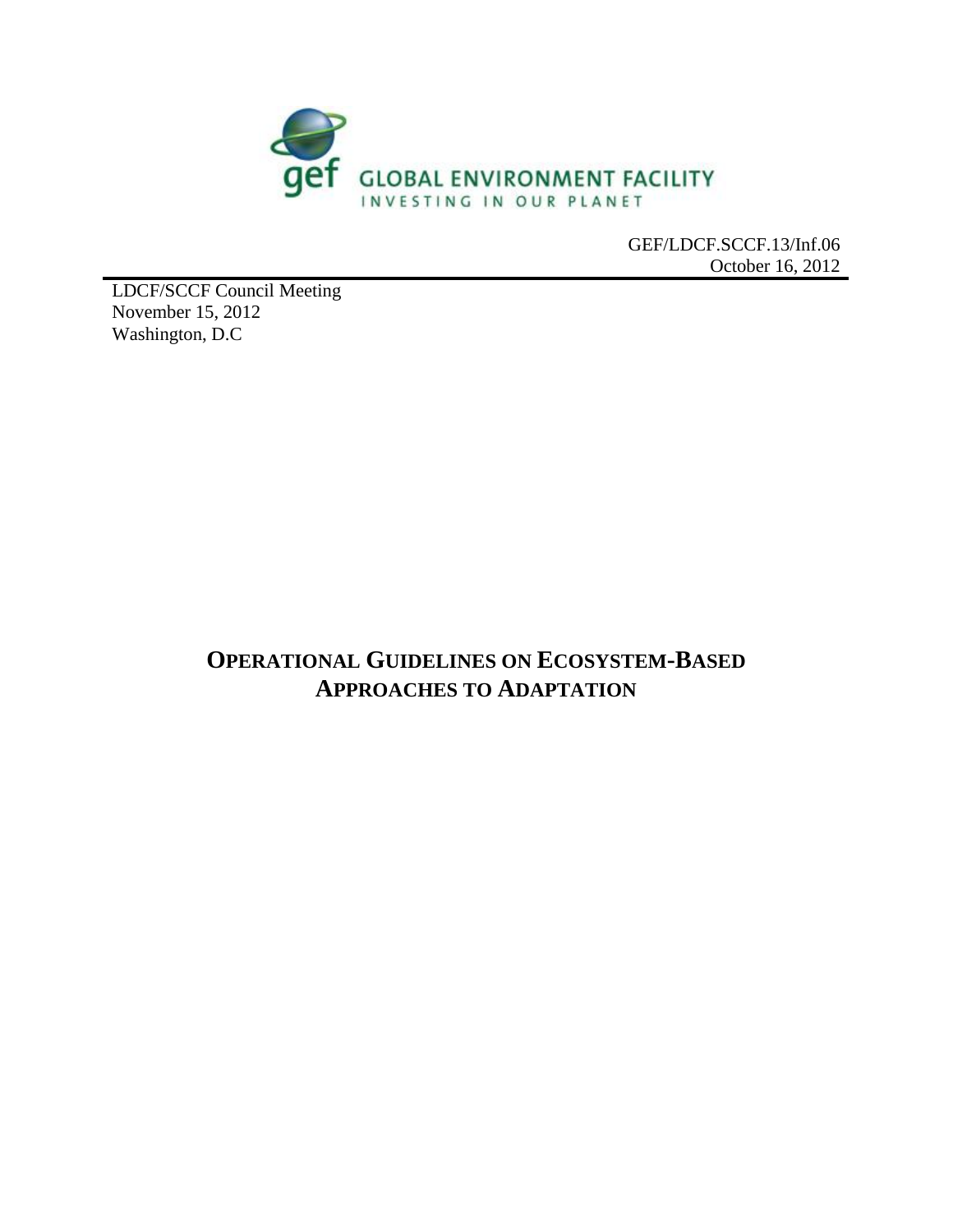### **Table of Contents**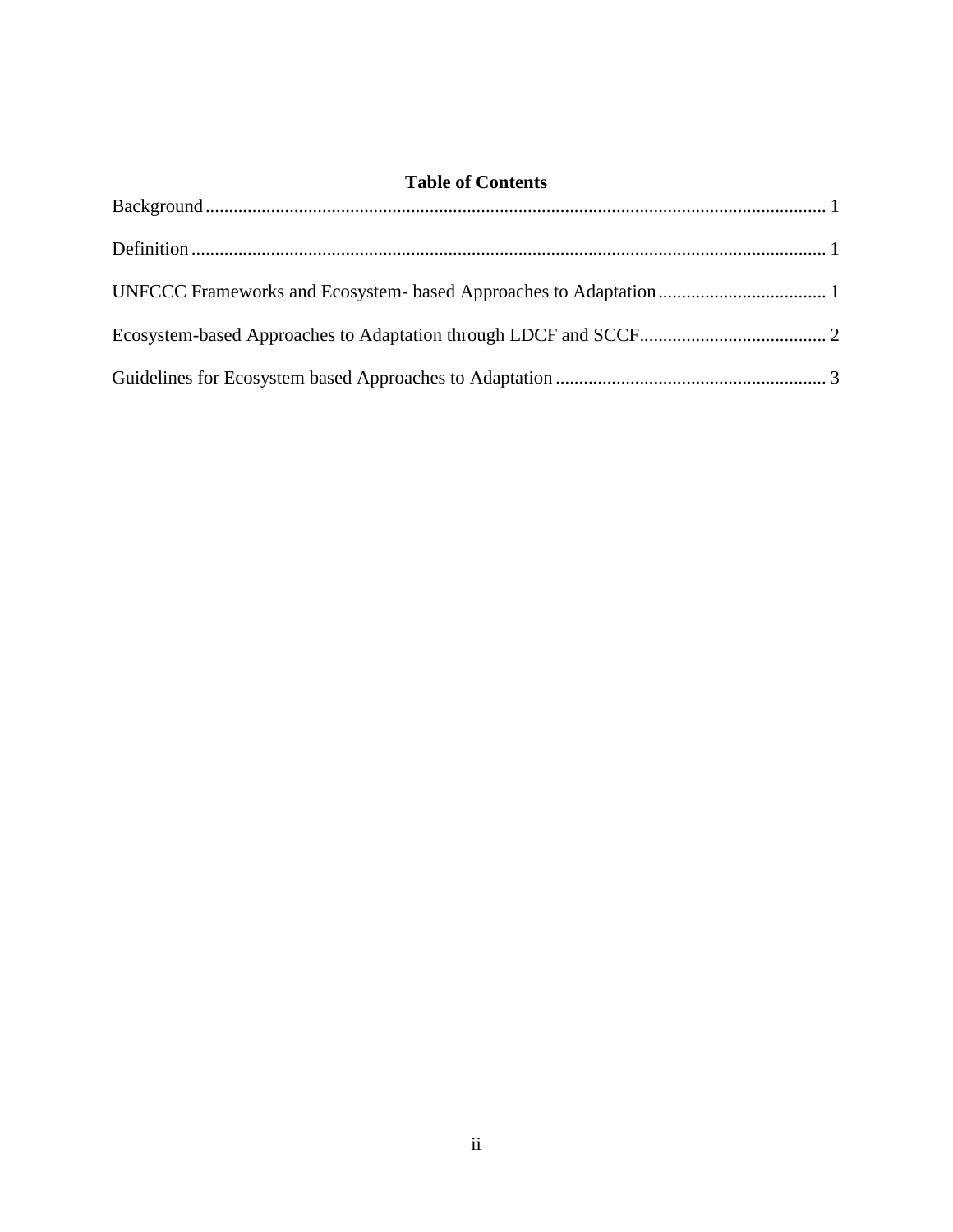#### <span id="page-2-0"></span>**BACKGROUND**

1. The ultimate objective of the United Nations Framework Convention on Climate Change (UNFCCC) is the "stabilization of greenhouse gas concentrations in the atmosphere at a level that would prevent dangerous anthropogenic interference with the climate system. Such a level should be achieved within a time-frame sufficient to allow ecosystems to adapt to climate change, ensure that food production is not threatened and enable economic development to proceed in a sustainable manner."<sup>1</sup>

2. Scientific understanding of climate impacts has dramatically increased awareness and concern for the need to respond to climate change. The publication of the Fourth Assessment Report (AR4) of the IPCC in 2007 emphasized the urgency of actions to avoid irreversible damage to human communities, development sectors and ecosystems based on the scientific consensus that, even if the international community commits to aggressively mitigate GHG emissions, climate change impacts will continue for many decades. IPCC has initiated the preparation of its Fifth Assessment Report (AR5). The report will include a comprehensive assessment on "Impacts, Adaptation and Vulnerability."

3. In Marrakech (COP7, 2001), the Global Environmental Facility (GEF) was requested to manage the newly established climate change funds, the Least Developed Countries Fund (LDCF) and the Special Climate Change Fund (SCCF). The LDCF and SCCF Operational Strategy clearly states that the goal of the Funds is to support developing countries to increase resilience to climate change through both immediate and longer-term adaptation measures in development policies, plans, programs, projects and actions. Since the establishment of the LDCF and SCCF in COP7, the GEF in its role as a financial mechanism has been managing, under the UNFCCC, these two independent funds whose priority is adaptation.

#### <span id="page-2-1"></span>**DEFINITION**

4. Ecosystem-based approaches to adaptation are the use of biodiversity and ecosystem services as part of an overall adaptation strategy to help people to adapt to the adverse effects of climate change. Ecosystem–based approaches for adaptation may include sustainable management, conservation and restoration of ecosystems as part of an overall adaptation strategy that takes into account the multiple social, economic and cultural co-benefits for local communities.<sup>2</sup>

#### <span id="page-2-2"></span>**UNFCCC FRAMEWORKS AND ECOSYSTEM- BASED APPROACHES TO ADAPTATION**

5. A decision made at  $\text{COP10}^3$  states that action relating to adaptation must follow an assessment and evaluation process, based on national communications and/or other relevant information, so as to prevent maladaptation and to ensure that adaptation actions are environmentally sound and will produce real benefits in support of sustainable development.

6. Recognition of the importance of ecosystems in climate change adaptation is increasing. As a response to the request made by the Subsidiary Body for Scientific and Technological

 $\overline{a}$ 

<sup>&</sup>lt;sup>1</sup> UNFCCC Article 2

<sup>&</sup>lt;sup>2</sup> CBD COP 10 Decision X/33

<sup>&</sup>lt;sup>3</sup> UNFCCC Decision 1/CP.10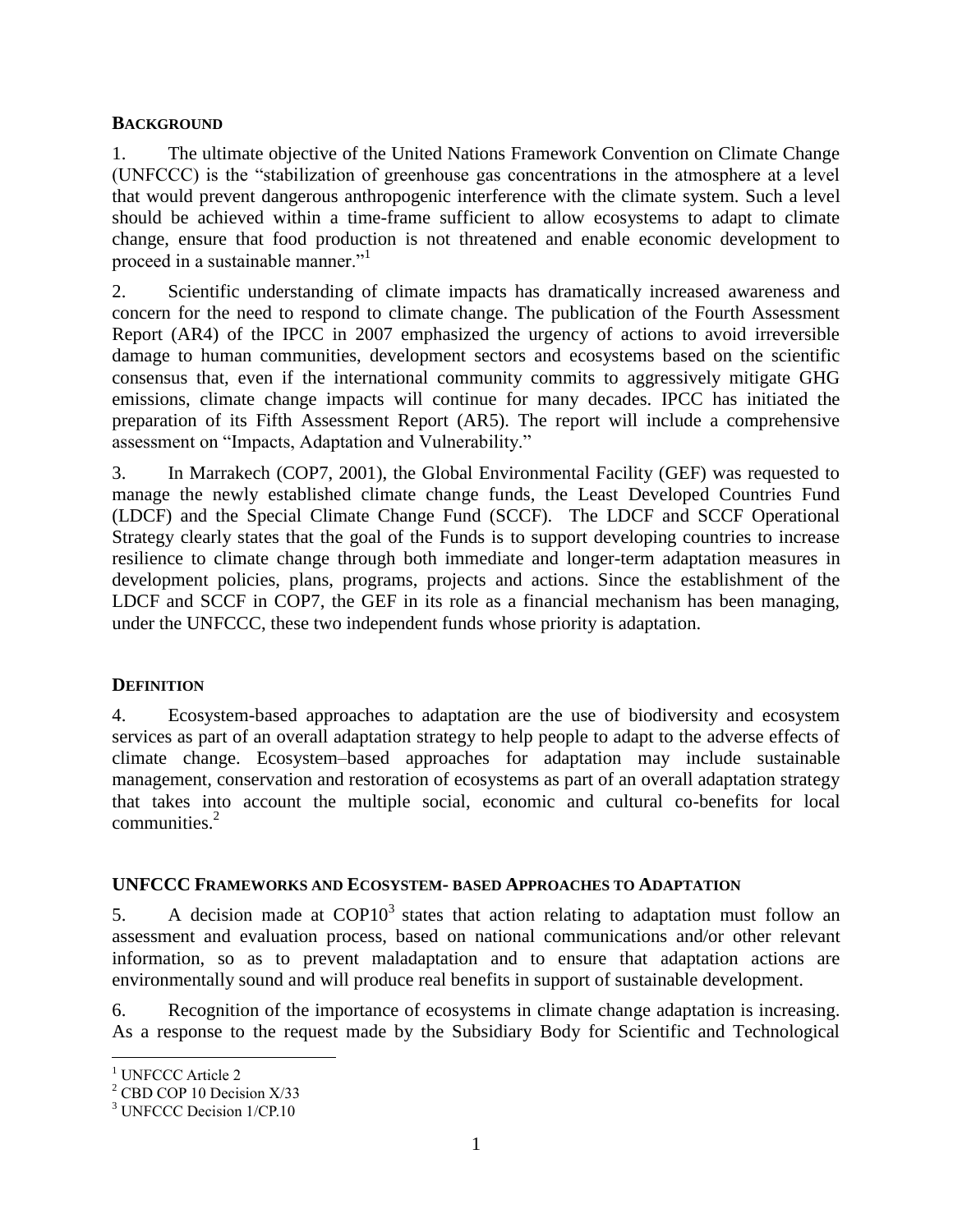Advice (SBSTA) at its thirty fourth session to the UNFCCC Secretariat, in the context of the Nairobi work programme, a report that provides an overview of role ecosystems can play in adaptation to climate change was produced. The Nairobi work programme aims to assist all countries, in particular developing countries, including least developed countries (LDCs) and small-island developing States (SIDS), to improve their understanding and assessment of the impacts of climate change and to make informed decisions on practical adaptation actions and measures.

7. As a response to guidance given at  $\text{COP17}^4$ , the SBSTA will hold a technical workshop on ecosystem-based approaches for adaptation to climate change, taking in to account the role of ecosystems, including forests, in adaptation; vulnerability and impacts in ecosystems; the implementation and benefits of ecosystem-based approaches for adaptation; and lessons learned, including through the three Rio Convention.

8. The outcomes of the workshop will contribute towards making recommendations to the COP at its nineteenth session on how to best support the objectives of the Nairobi work programme; this process would further inform the organization of potential future areas of work that could also support the scientific and technical work under the Cancun Adaptation Framework, as appropriate.

9. The Cancun Agreements also recognize the need to consider ecosystems for enhanced action on adaptation. In this context, the Cancun Adaptation Framework affirms that enhanced action on adaptation should take into consideration vulnerable groups, communities and ecosystems, and should be based on and guided by the best available science and, as appropriate, traditional and indigenous knowledge, with a view to integrating adaptation into relevant social, economic and environmental policies and actions, where appropriate.

10. The GEF, as a financial mechanism of the Climate Convention and the managing entity of the LDCF and SCCF, is carrying out a dialogue with countries, its agencies and other stakeholders on how to meet the demand of vulnerable countries to finance ecosystem based approaches to adaptation.

## <span id="page-3-0"></span>**ECOSYSTEM-BASED APPROACHES TO ADAPTATION THROUGH LDCF AND SCCF**

11. Natural ecosystems provide a wide range of goods and services, including resources such as water, soil, forests, and fisheries on which human lives and livelihoods depend. This dependency is more direct and natural resources more critical for survival in developing countries, which makes role of ecosystems vital in operations of LDCF and SCCF. It is recognized that attention needs to be given towards vulnerable ecosystems as well. However, projects that have reducing ecosystem vulnerability to climate change as a primary objective are best addressed through GEF Trust Fund projects in the context of global environmental benefits. The operational guidelines outlined in this document, however, specifically refer to ecosystem based approaches to adaptation as defined in paragraph<sup>4</sup>.

12. Ensuring healthy ecosystems is already an integral part of many adaptation strategies. For example, 15.5% of sectors prioritized in NAPAs of Least Developed Countries focus on ecosystems. At least 13 of the 46 countries that had submitted their NAPAs by September 2011

 $\overline{a}$ 

<sup>4</sup> UNFCCC Decision 6/CP.17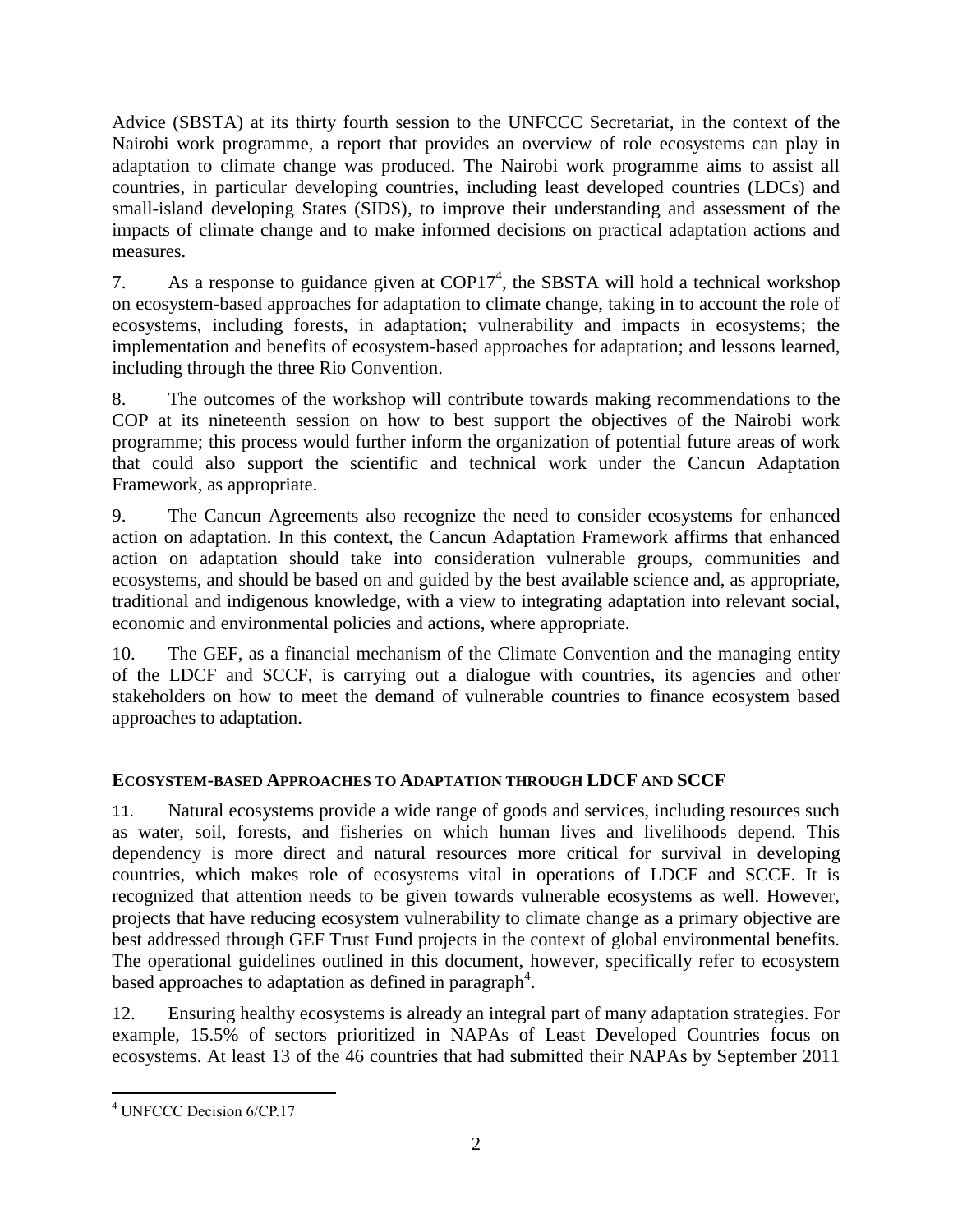included terrestrial ecosystems in their adaptation strategies. At least five of the 46 countries that had submitted their NAPAs identified coastal zones and marine ecosystems as their priorities.<sup>5</sup>

13. Management, conservation and restoration of ecosystems, that is informed with climate variability and expected climate change, can maintain and restore 'natural' infrastructure such as wetlands and forests, whilst reducing biodiversity loss, and maintaining or enhancing ecosystem function. Furthermore, such approaches can improve the resilience of biodiversity and ecosystems to climate change so that they can continue to provide a full suite of ecosystem services. This is particularly important for sustaining natural resources on which vulnerable communities depend for their subsistence and livelihoods, and for providing alternative livelihoods in the face of climatic uncertainty. Such approaches should have a clear and robust monitoring system to track benefits to communities vulnerable to climate change.

#### <span id="page-4-0"></span>**GUIDELINES FOR ECOSYSTEM BASED APPROACHES TO ADAPTATION**

14. These guidelines are aimed at clarifying criteria for projects that intend to employ ecosystem-based approaches to adaptation and at providing practical, operational advice to implementing agencies, executing agencies and project proponents that seek funding through LDCF and SCCF for such projects. The guidelines will complement the review criteria that are applied on all projects and programmes submitted to the GEF Secretariat for funding approval. The guidelines below have benefitted from earlier work done on the topic by other partners. <sup>6</sup>

- 1. Identification of communities or development projects or programmes vulnerable to climate change
	- a. Using climate science and collection of local information on perceived changes in temperature, precipitation and local environments identify communities or development projects or programmes that are at risk.
- 2. Identification of ecosystems and related ecosystem services necessary for communities and development initiatives.
	- a. Identify goods and services that are essential for continued survival and wellbeing of vulnerable communities and operations of a development programme, in particular in the face of climate change impacts. Trace the source of such goods and services to ecosystems.
	- b. Identify key ecosystem services and relevant stakeholders through ecosystem service mapping.
- 3. Assessment of the status and vulnerability of the identified ecosystems.
	- a. Identify ecosystems of direct importance to vulnerable communities or development programmes, and determine their boundaries
	- b. With relevant measurements , studies and local knowledge determine the status of ecosystem health

 $\overline{a}$ <sup>5</sup>UNFCCC/SBSTA/2011/INF.8

<sup>6</sup> IUCN-CEM, ELAN, BirdLife et al. *Draft Principles and Guidelines for Integrating Ecosystem-based Approaches to Adaptation in Project and Policy Design: A Discussion Document.*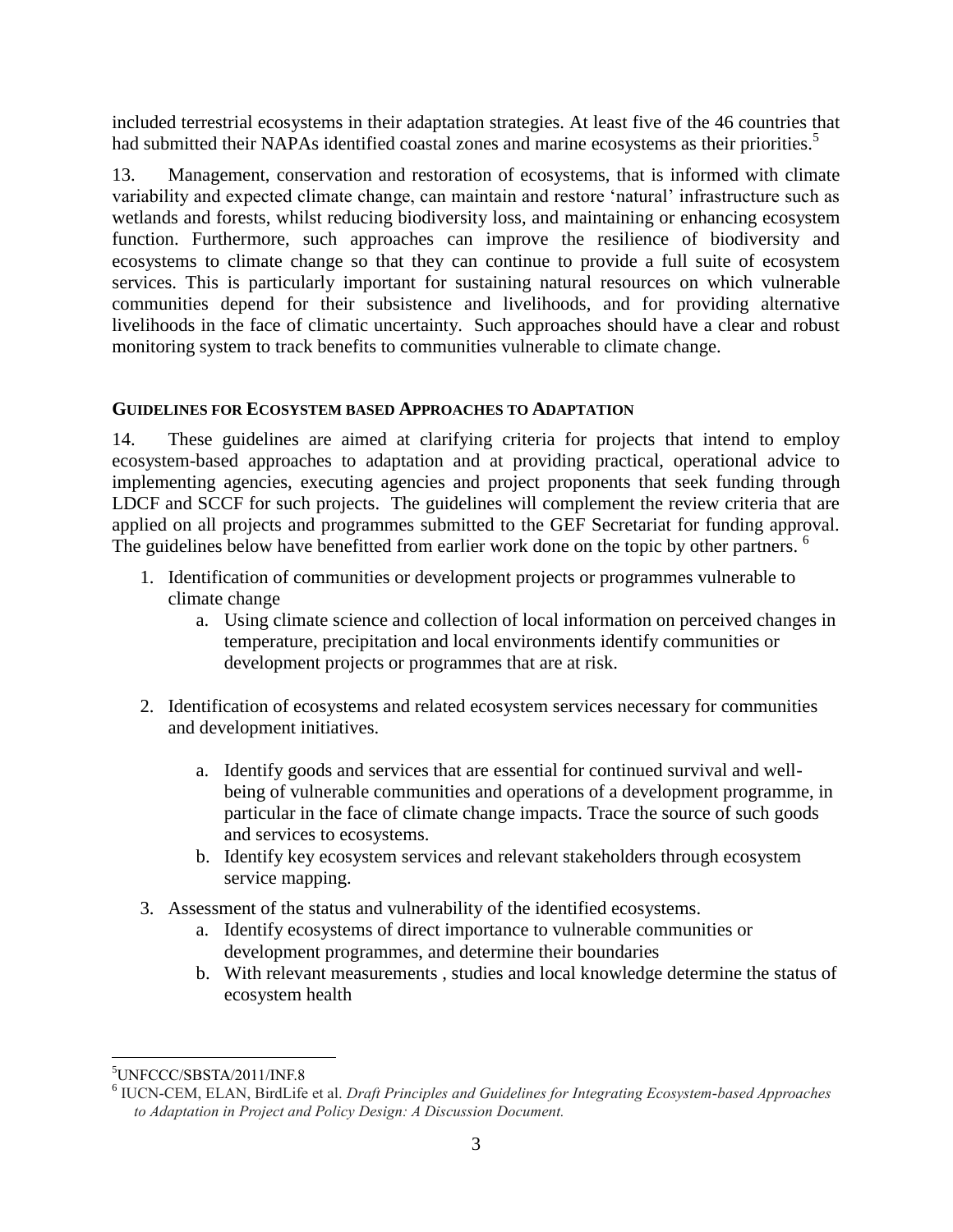- c. Scope potential climatic and non-climatic threats that together may compromise ecosystem health and delivery of services
- 4. Using the assessments undertaken (Steps 1-4), establish linkages between humans and ecosystems
	- a. Under current climate conditions and future projections develop understanding of ecologically and socially relevant, as well as inter-linked, variables at suitable spatial and temporal scales.
	- b. Identify feedback linkages and loops between ecosystems and humans.
	- c. Establish direct linkages between climate change vulnerability of communities and development initiatives, and ecosystem health.
	- d. Develop an understanding of the key social processes between system components and the institutions that govern them.
	- e. Determine exposure, sensitivity and adaptive capacities of vulnerable groups and ecosystems to climate variability and future climatic change.
- 5. Development of ecosystem-based approaches for adaptation interventions based on scenario exercises, comprehensive assessments and comparison against an array of possible adaptation measures.
	- a. By using criteria developed through full and effective stakeholder participation (including those who manage and benefit from ecosystem goods and services), consider a suite of adaptation interventions that address community and/or development project vulnerability as well as the vulnerability of the ecosystems used in the (ecosystem-based) adaptation strategy.
	- b. Through cost benefit and feasibility analyses determine suitability of ecosystembased approaches.
	- c. Consider possible trade-offs of implementing such ecosystem management alternatives at different temporal and spatial scales.
	- d. Establish multi-stakeholder teams including adaptation, resilience, disaster risk reduction, ecosystem service experts
	- e. Locate interventions within national and sub-national policies and strategies
- 6. Develop an action plan for implementation of ecosystem-based approaches to adaptation that is aligned with the GEF project criteria.
- 7. Monitoring and evaluation system that assesses project effectiveness through indicators that measure ecosystem health, provision of ecosystem services to the vulnerable populations and reduction in the level of climate risks.
	- a. Include indicators that reflect ecosystem health
	- b. Include indicators that can measure ecosystem services delivered to vulnerable populations
	- c. Incorporate mechanisms to quantitatively or qualitatively assess vulnerability and resilience of the human communities after adoption of ecosystem-based adaptation measures.
	- d. Choose indicators that reflect resilience of all the components of the humanenvironment system and their inter-linkages.